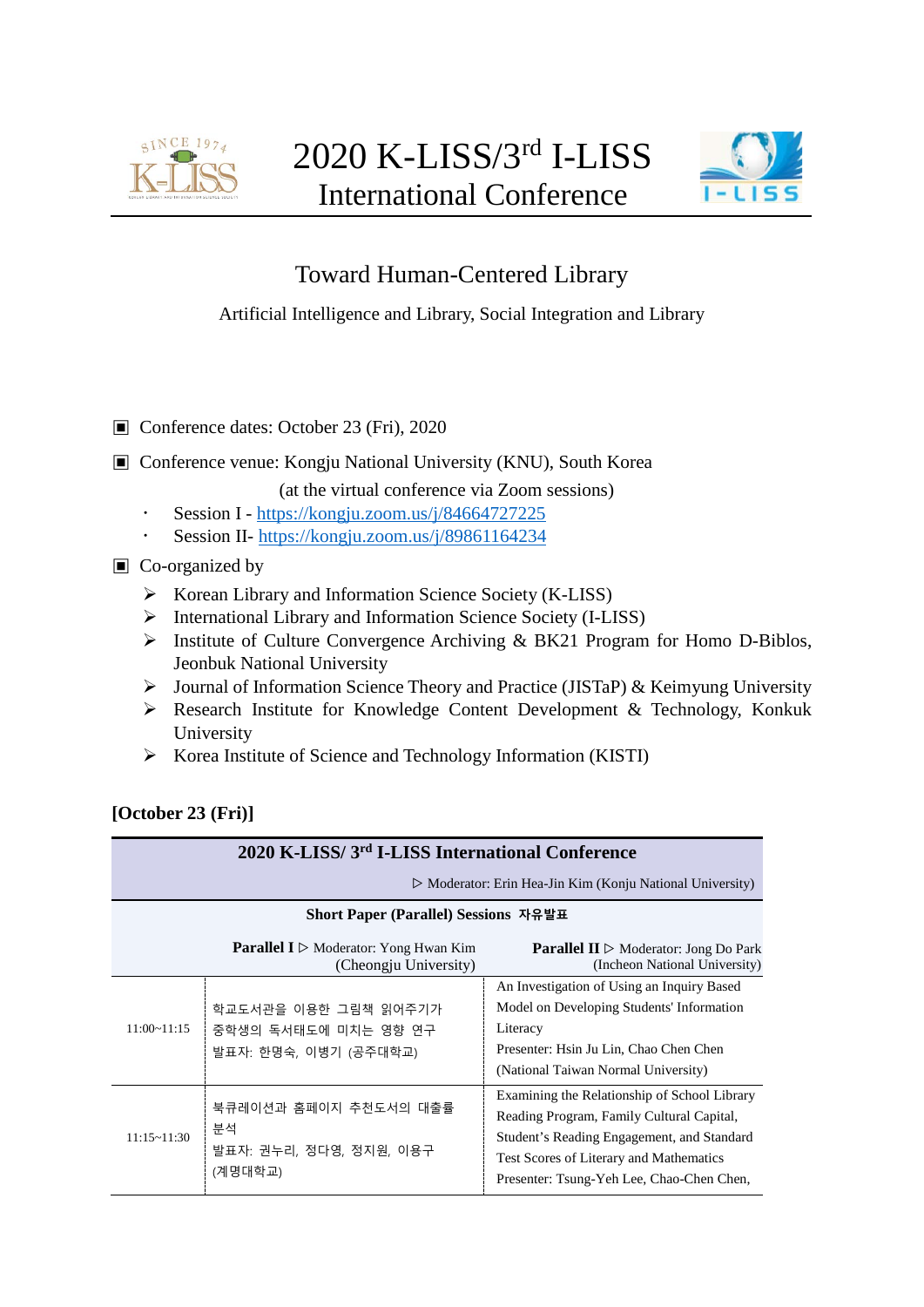|                    |                                                                        | Ya-Pin Lyu (National Taiwan Normal<br>University)                                                                                                                             |
|--------------------|------------------------------------------------------------------------|-------------------------------------------------------------------------------------------------------------------------------------------------------------------------------|
| $11:30 - 11:45$    | 베스트셀러 도서 리뷰 텍스트의 동시출현<br>단어 부석<br>발표자: 남정덕, 이용구 (계명대학교)                | Research Trend of K-12 information Literacy<br>of Asia countries from 2010 to 2019<br>Presenter: Nalatpa Hunsapun, Chao-Chen<br>Chen (National Taiwan Normal University)      |
| $11:45 \sim 12:00$ | 대학도서관 전자책 서비스 업무의 탐색적<br>연구<br>발표자: 조예본, 이종욱 (경북대학교)                   | How Classroom Culture Effect Group<br>Discussion to Promote Reading<br>Comprehension<br>Presenter: Hong Shiu Liang, Chao-Chen Chen<br>(National Taiwan Normal University)     |
| $12:00 \sim 12:15$ | 이민자들의 언어 무화적 장벽이<br>건강정보탐색행위에 미치는 영향<br>발표자: 김동훈, 정우진, 이용정<br>(성균관대학교) | Domestic Research Trends in the Field of<br>Classification Based on Author Keyword<br>Network Analysis<br>Presenter: Young-ok Oh, Hea-Jin Kim<br>(Kongju National University) |

| 2020 K-LISS/3 <sup>rd</sup> I-LISS International Conference |  |  |
|-------------------------------------------------------------|--|--|
|                                                             |  |  |

▷ Moderator: Erin Hea-Jin Kim (Konju National University)

| 12:30~13:00 | Registration 등록                                                                                                                           |
|-------------|-------------------------------------------------------------------------------------------------------------------------------------------|
| 13:00~13:30 | <b>Opening Remarks and Awards</b>                                                                                                         |
| 13:30~14:00 | Keynote Speech: Library Service and Machine Learning<br>Presenter: Chul Wan Kwak (Professor, Industrial Data Science, Kangnam University) |
|             | 기조발표: 도서관 서비스와 머신러닝<br>발표자: 곽철완 (강남대학교 산업데이터사이언스학과 교수)                                                                                    |

## **Session Ⅰ: 사회통합을 위한 도서관의 역할 / Social Integration and Library**

▷ Moderator: Woo Jin Noh (National Assembly Library of Korea)

| $14:00 \sim 14:20$ | Title: COVID-19 and social media<br>Presenter: Sanghee Oh (Associate Professor, Department of Library and Information Science,<br>Chungnam National University)<br>Discussant: Hyewon Lee (Professor, Department of Library and Information Science, Seoul<br>Women's University)                  |
|--------------------|----------------------------------------------------------------------------------------------------------------------------------------------------------------------------------------------------------------------------------------------------------------------------------------------------|
|                    | 제1발표: COVID-19 and social media<br>발표자: 오상희 (충남대학교 문헌정보학과 부교수)<br>토론자: 이혜원 (서울여대 문헌정보학과 교수)                                                                                                                                                                                                        |
| $14.20 - 14.40$    | Title: An analysis on the cause of user decrease in Korean public libraries<br>Presenter: Young-seok Kim (Professor, Department of Library and Information Science,<br>Myongi University)<br>Discussant: Hyekyong Hwang (Chief Director, Korea Institute of Science and Technology<br>Information) |
|                    | 제2발표: 우리나라 공공도서관의 이용자 감소 원인 분석<br>발표자: 김영석 (명지대학교 문헌정보학과 교수)<br>토론자: 황혜경 (한국과학기술정보연구원 콘텐츠큐레이션센터 센터장)                                                                                                                                                                                               |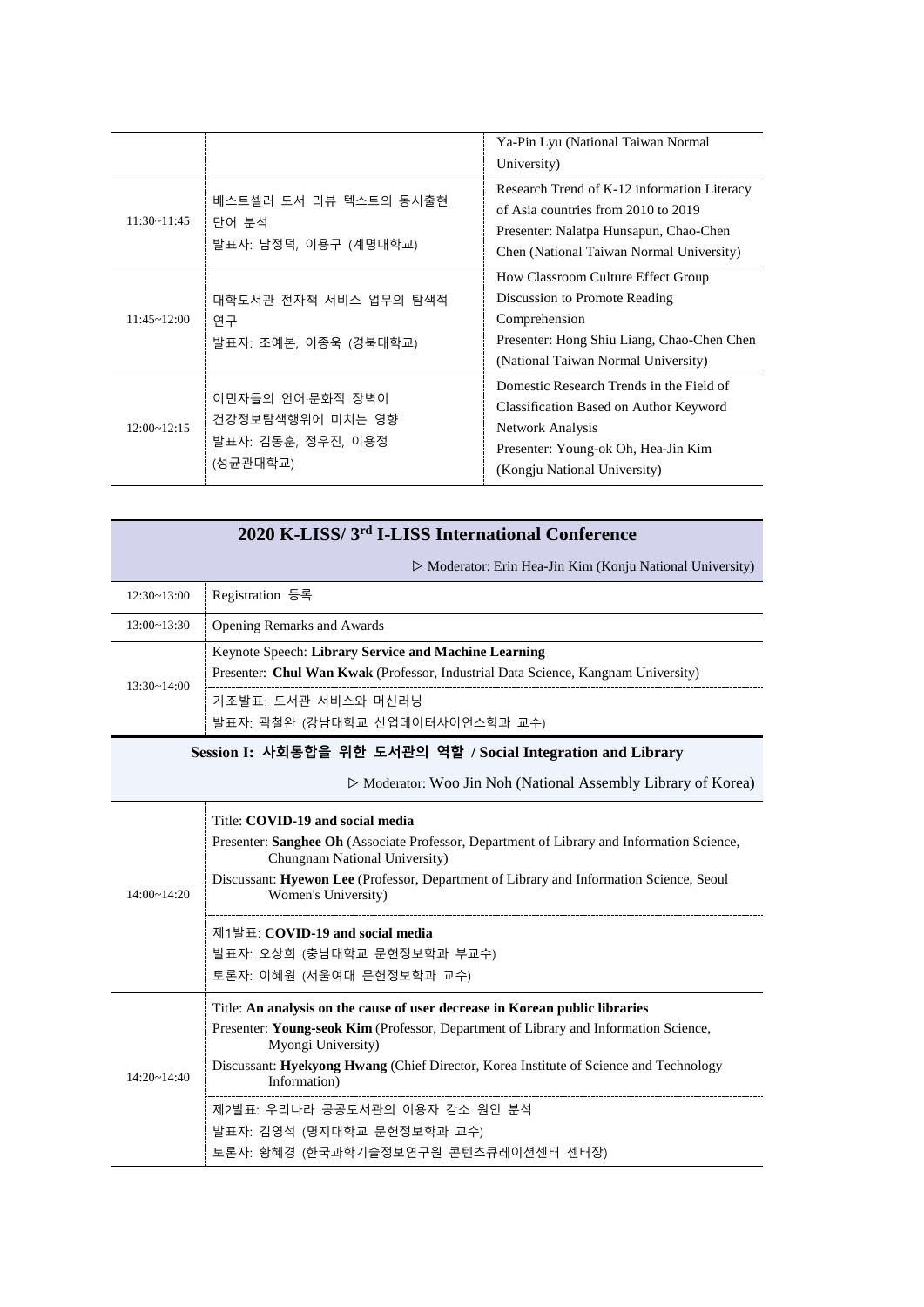| $14:40 \sim 15:00$ | Title: A study on the role of libraries for building community integration care platforms<br>Presenter: Dae Keun Jeong (Assistant Professor, Department of Library and Information<br>Science, Gwangju University) |
|--------------------|--------------------------------------------------------------------------------------------------------------------------------------------------------------------------------------------------------------------|
|                    | Discussant: Yong-Jae Lee (Professor, Department of Library and Information Science, Pusan<br>National University)                                                                                                  |
|                    | 제3발표: 지역사회 통합돌봄 플랫폼 구축을 위한 도서관의 역할에 관한 연구                                                                                                                                                                          |
|                    | 발표자: 정대근 (광주대학교 문헌정보학과 조교수)                                                                                                                                                                                        |
|                    | 토론자: 이용재 (부산대 문헌정보학과 교수)                                                                                                                                                                                           |
| 15:00~15:10        | Break-time                                                                                                                                                                                                         |
|                    | Title: Relationships between library indicators and research competitiveness of universities<br>Presenter: Jongwook Lee (Assistant Professor, Department of Library and Information Science,                       |
|                    | Kyungpook National University),<br>Jungkyu Park (Assistant Professor, Department of Psychology, Kyungpook National<br>University)                                                                                  |
| 15:10~15:30        | Discussant: In Ho Chang (Associate Professor, Department of Library and Information Science,<br>Daejin University)                                                                                                 |
|                    | 제4발표: Relationships between library indicators and research competitiveness of universities                                                                                                                        |
|                    | 발표자: 이종욱 (경북대 문헌정보학과 조교수), 박중규 (경북대 심리학과 조교수)                                                                                                                                                                      |
|                    | 토론자: 장인호 (대진대 문헌정보학과 부교수)                                                                                                                                                                                          |
|                    | Title: A Study on the development of the checklist service to avoid Predatory Conferences                                                                                                                          |
|                    | Presenter: Eun Jee Lee (Researcher, Korea Institue of Science and Technology Information)                                                                                                                          |
| $15:30 - 15:50$    | Discussant: You-Ra Youn (Associate Professor, Department of Library and Information<br>Science, Dong-Eui University)                                                                                               |
|                    | 제5발표: 해외 부실 학회 참석 방지를 위한 체크리스트 개발 및 서비스 방안                                                                                                                                                                         |
|                    | 발표자: 이은지 (한국과학기술정보연구원 연구원)                                                                                                                                                                                         |
|                    | 토론자: 윤유라 (동의대학교 문헌정보학과 부교수)                                                                                                                                                                                        |
|                    | Title: The worth of user activity big data toward 'Smart library' in the AI era                                                                                                                                    |
|                    | Presenter: Hyo-Jung Oh (Associate Professor, Department of Library and Information Science,<br>Jeonbuk National University)                                                                                        |
| 15:50~16:10        | Discussant: Soo-Kyoung Kim (Assistant Professor, Department of Library and Information<br>Science, Changwon Moonsung University)                                                                                   |
|                    | 제6발표: AI시대의 '똑똑한' 도서관을 향한 이용자 행위 빅데이터의 가치                                                                                                                                                                          |
|                    | 발표자: 오효정 (전북대학교 문헌정보학과 부교수)                                                                                                                                                                                        |
|                    | 토론자: 김수경 (창원문성대 문헌정보학과 조교수)                                                                                                                                                                                        |
|                    | Title: Extraction and normalization of author's affiliation in Korean scholarly data                                                                                                                               |
| 16:10~16:30        | Presenter: Jae-Wook Seol (Researcher, Korea Institute of Science and<br>Technology Information)                                                                                                                    |
|                    | Discussant: Jane Cho (Professor, Department of Industrial Data Science, Incheon National<br>University)                                                                                                            |
|                    | 제7발표: 학술데이터에서 저자 소속 기관명 정규화 및 추출                                                                                                                                                                                   |
|                    | 발표자: 설재욱 (한국과학기술정보연구원 연구원)                                                                                                                                                                                         |
|                    | 토론자: 조재인 (인천대 문헌정보학과 교수)                                                                                                                                                                                           |
| 16:30~16:40        | Break-time                                                                                                                                                                                                         |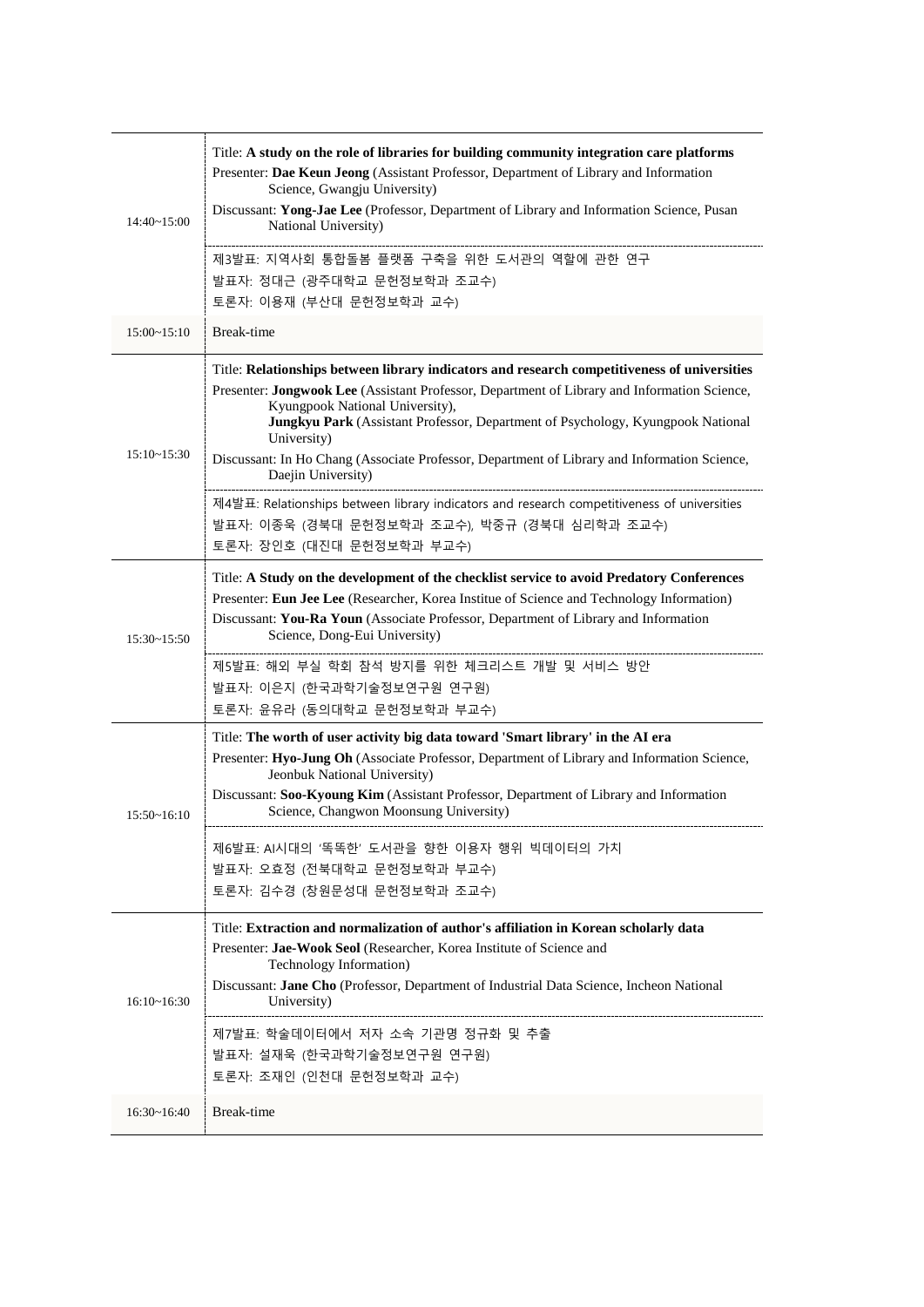|                    | Title: A study on the factor analysis of the collaborative information behaviors of users in<br>an online community                                                                                                                          |
|--------------------|----------------------------------------------------------------------------------------------------------------------------------------------------------------------------------------------------------------------------------------------|
| $16:40 \sim 17:10$ | Presenter: Jisue Lee (Assistant Professor, Department of Library and Information Science,<br>Chonnam National University),<br>Ji Hei Kang (Assistant Professor, Department of Library and Information Science,<br>Dongduk Womens University) |
|                    | Discussant: Youngmi Jung (Professor, Department of Library and Information Science, Dong-<br>Eui University)                                                                                                                                 |
|                    | 제8발표: 온라인 커뮤니티 이용자의 협력적 정보행동에 대한 요인분석                                                                                                                                                                                                        |
|                    | 발표자: 이지수 (전남대 문헌정보학과 조교수), 강지혜 (동덕여자대학교 문헌정보학과 조교수)                                                                                                                                                                                          |
|                    | 토론자: 정영미 (동의대 문헌정보학과 교수)                                                                                                                                                                                                                     |
|                    | Title: Artificial intelligence and its impact on future library services                                                                                                                                                                     |
| $17:10 - 17:30$    | Presenter: <b>Jinmook Kim</b> (Associate Professor, Department of Industrial Data Science,<br>Kangnam University)                                                                                                                            |
|                    | Discussant: Jae-Hwang Choi (Professor, Department of Library and Information Science,<br>Kyungpook National University)                                                                                                                      |
|                    | 제9발표: 인공지능이 미래 도서관 서비스에 미치는 영향                                                                                                                                                                                                               |
|                    | 발표자: 김진묵 (강남대학교 산업데이터사이언스학부 부교수)                                                                                                                                                                                                             |
|                    | 토론자: 최재황 (경북대 문헌정보학과 교수)                                                                                                                                                                                                                     |